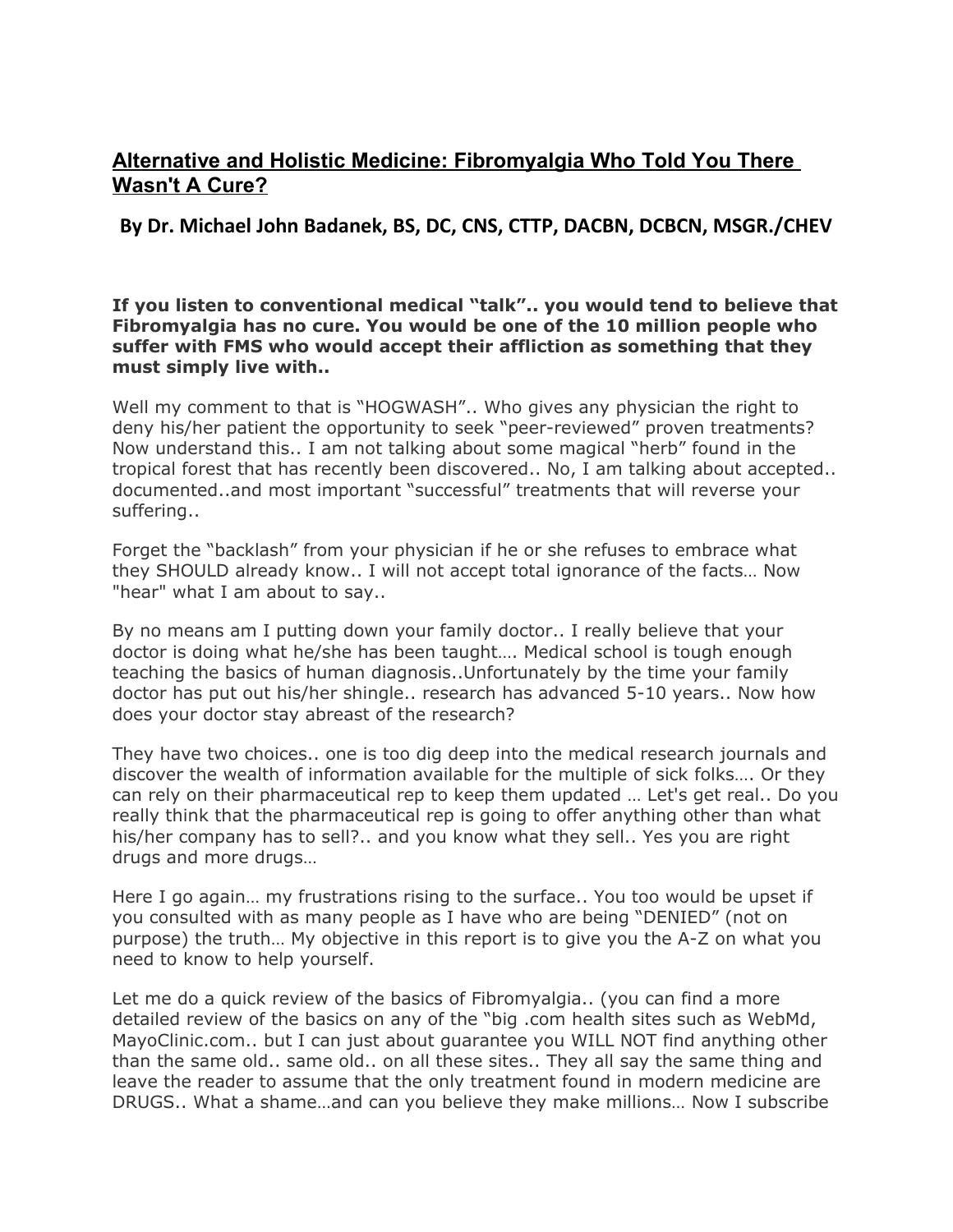to the 10 mega .com health sites and I have yet to see any of them offer the "suffering reader" an ounce of documented alternative advice… yes… yes.. I have read a few (hidden between the drug ads) "tiny" mention of a nutritional treatment but nothing to write home about.. But I can tell you with 100% confidence that you WILL NOT find any mention of WHY and HOW you are suffering with this disease..

Sorry.. there I go again.. I have to stop myself from getting downright mad.. at these "heavy hitters" who offer nothing of any real significance to make your life better and free of pain.. Again.. I will say.. and here me out… I AM NOT AGAINST the appropriate use of medications in the context of addressing the underlying issues which have got you here is the first place (excuse my English)

Back to the Basics: (the abbreviated version… I know what you want and it is not another regurgitation of the basics.. what you want is … HOW IN THE WORLD CAN I GET BETTER?? Am I right?. Well here is the short version of the Basics:

Here is a list of the most common signs and symptoms of Fibromyalgia

- Widespread musculoskeletal pain
- Aching
- Fatigue
- Localized tenderness
- Tender lymph nodes
- Morning stiffness
- Heart palpitations
- **•** Dizziness
- Aching
- Temporal mandibular joint dysfunction
- Depression
- Anxiety
- Irritable bowel syndrome
- Raynaud's syndrome

#### **Facts You May Already Know**

Fibromyalgia (FM) is a rheumatic autoimmune syndrome that is characterized by widespread musculoskeletal pain, and an array of other symptoms. The symptoms may vary from day to day, ranging from moderate discomfort to severe disability.

In 1986, sixteen medical centers in the United States and Canada joined together in a study to determine the criteria for diagnosing this condition. In 1990, a committee from the American College of Rheumatology (ACR) proposed diagnostic criteria for a diagnosis of fibromyalgia. They suggested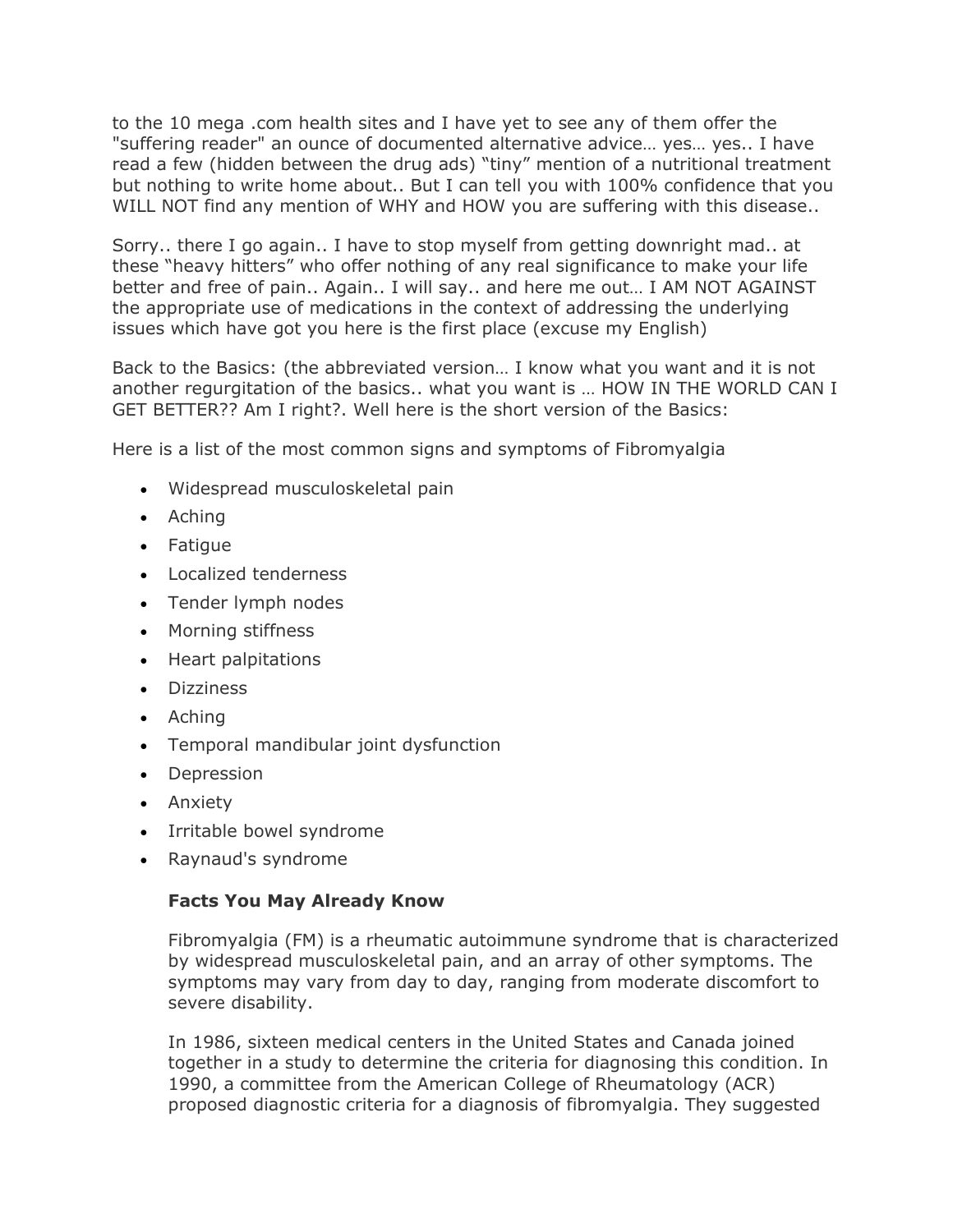that the criteria for fibromyalgia should include the presence of widespread pain in combination with tenderness at 11 or more of the 18 specific tender point sites.

Here are some "gold" nuggets you can sink your teeth into..

a) There is no ONE treatment for Fibromyalgia..meaning forget the notion that a specific vitamin or drug is going to cure fibromyalgia

b) Change your mind-set on "looking" for the XYZ miracle treatment and begin to learn the importance of looking for the "real" cause(s) of your health condition.

c) Remember, treatment is not "disease-specific" but rather treatment is "patient-specific". This means that two people suffering with fibromyalgia may find that each receives two entirely different treatments and both dramatically improve.. One patient may find that the underlying cause of their condition is due to a thyroid problem, while the other person finds that their problem was due to a bacterial infection of the small intestine.

Does this begin to make sense??

Can you see how foolish it is to assume that the same medication or the same exact supplement would work for all people suffering with fibromyalgia or any other auto-immune disease?

Begin to see how illogical it is to search for a specific treatment when in reality common sense should tell us, that just maybe..what is causing your condition may be entirely different from what is causing your friend's fibromyalgia..

Now I hear you LOUD and clear.. you may be thinking, that sounds good but how do I find out what is causing MY problem.. and who is going to help me figure this whole thing out??

Well.. this is where YOU need to take the initiative and LEARN the facts and present them to your doctor.. DON'T take no for an answer.. If your doctor refuses to "ACCEPT" the FACTS then it may be time to move on and find a doctor who is staying current with the medical literature.

The following tests should be considered and eventually ordered by your physician.. Most insurance companies WILL pay for these tests. However, your physician has to order them..

I am going to encourage you to educate yourself on the following tests.. For each test, I will explain the significance of why the test should be order and what the results would mean for you and your condition.. Remember, you are simply one to three tests away from making Fibromyalgia a bad memory.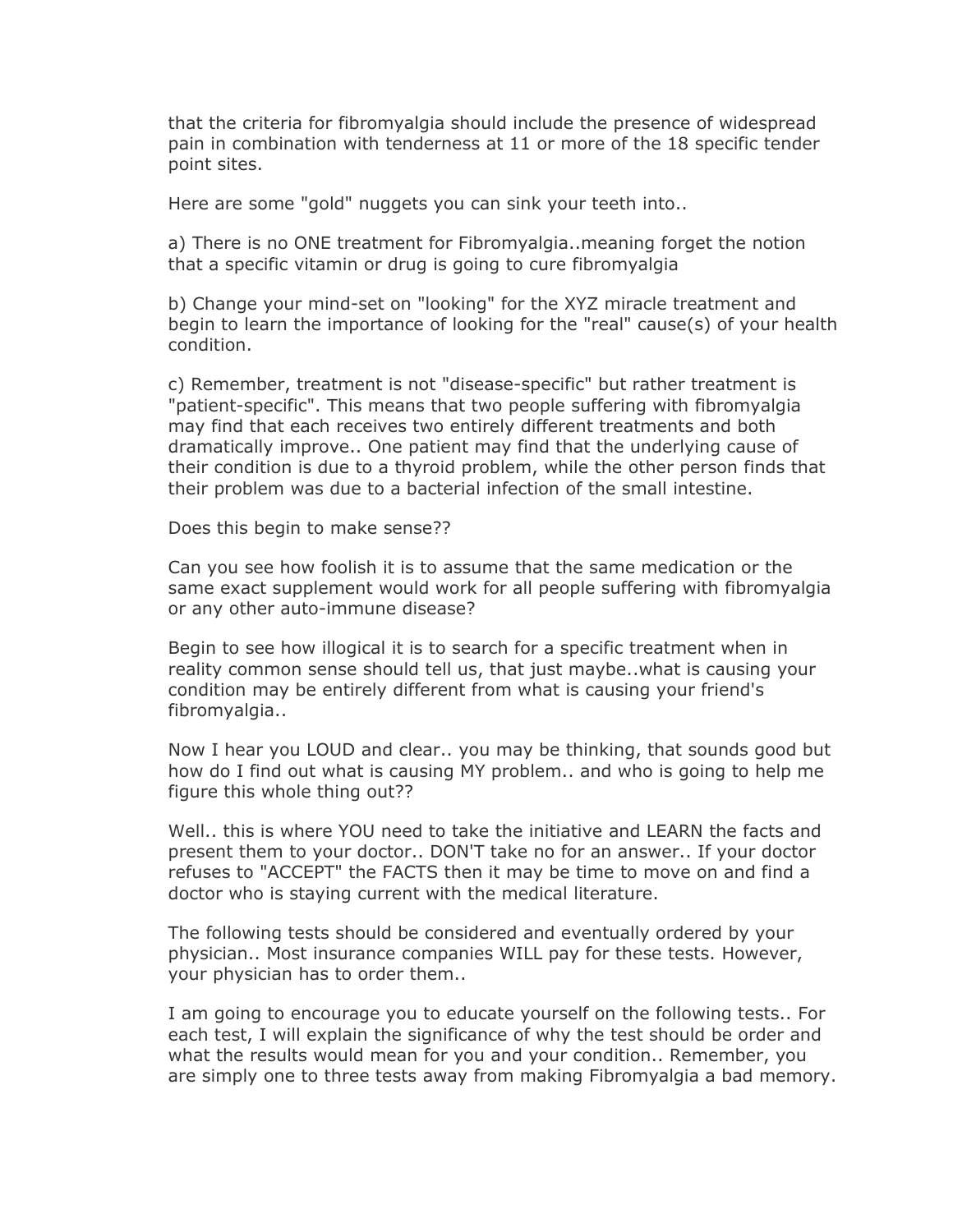The most important thing to consider when searching for the solution for fibromyalgia or any other disease entity, is the fact that there are a variety of influences that are most likely contributing to your sickness. Looking for the causal chain is of primary importance in determining the course of action that each person needs to take to get well. Diet, food selection, gut integrity, adrenal function, and metabolic support are the first areas to consider.

Heavy metals, thyroid, bacterial/parasitic infection and hormonal imbalances as well as gut integrity are significant clues that could be disrupting the whole process of cellular metabolism as it relates to lactate build up, energy production, and fatigue.

Here are the key tests that one needs to have done in order to get well..

**Chemistry Profile (Blood)** This profile generally includes the following tests: Albumin, Alkaline Phosphatase, Aspartate Aminotransferase, Bilirubin, Calcium, Creatinine, Lactate Dehydrogenase, Phosphorus, Total Protein, Urea Nitrogen, Uric Acid, and may contain others.

**My Comments:** The basics of all patient evaluation should include a general metabolic panel, CBC.. etc.. Remember, the most obvious health challenges should always be ruled out prior to the ordering of Functional Medicine Lab Work. Most patients I consult with have already had a pretty decent work-up by their family physician and/or the rheumatologist. The problem stems from the fact that these tests..although being extremely vital to a basic work-up, are 9 times out 10 negative.. Nothing wrong! Nothing can be more frustrating than to hear your doctor say, that your blood test were all normal and he/she can not determine WHY you are having all these problems..

Well this leads us to the next level of medical management and it is termed Functional Medicine Lab testing. The first test I recommend and it is the Hallmark test used to properly assess my patients suffering with Fibromyalgia. This one test is worth it's weight in gold.. but is totally overlooked.. or better yet not known by traditional physicians. The name of the test is called...

# **Array 2 – Intestinal Antigenic Permeability Screen (from Cyrex Labs)**

This test was developed by Dr. Vojdani and is designed to evaluate the mucosal lining of your intestines. Here is short bio on Dr. Vojdani.. Impressive!! Remember he is one of the many professors across the country who TEACH your family doctor what he/she knows (or should I say what he/she "should" know...)

Dr. Aristo Vojdani is a renowned expert in immune function disorders and immunoassay technology. He was called before the U.S. Senate Committee on Veterans Affairs to provide crucial evidence proving the existence of the neuroimmunological disorders suffered by Persian Gulf war veterans. His testimony was instrumental in creating the law that now guarantees free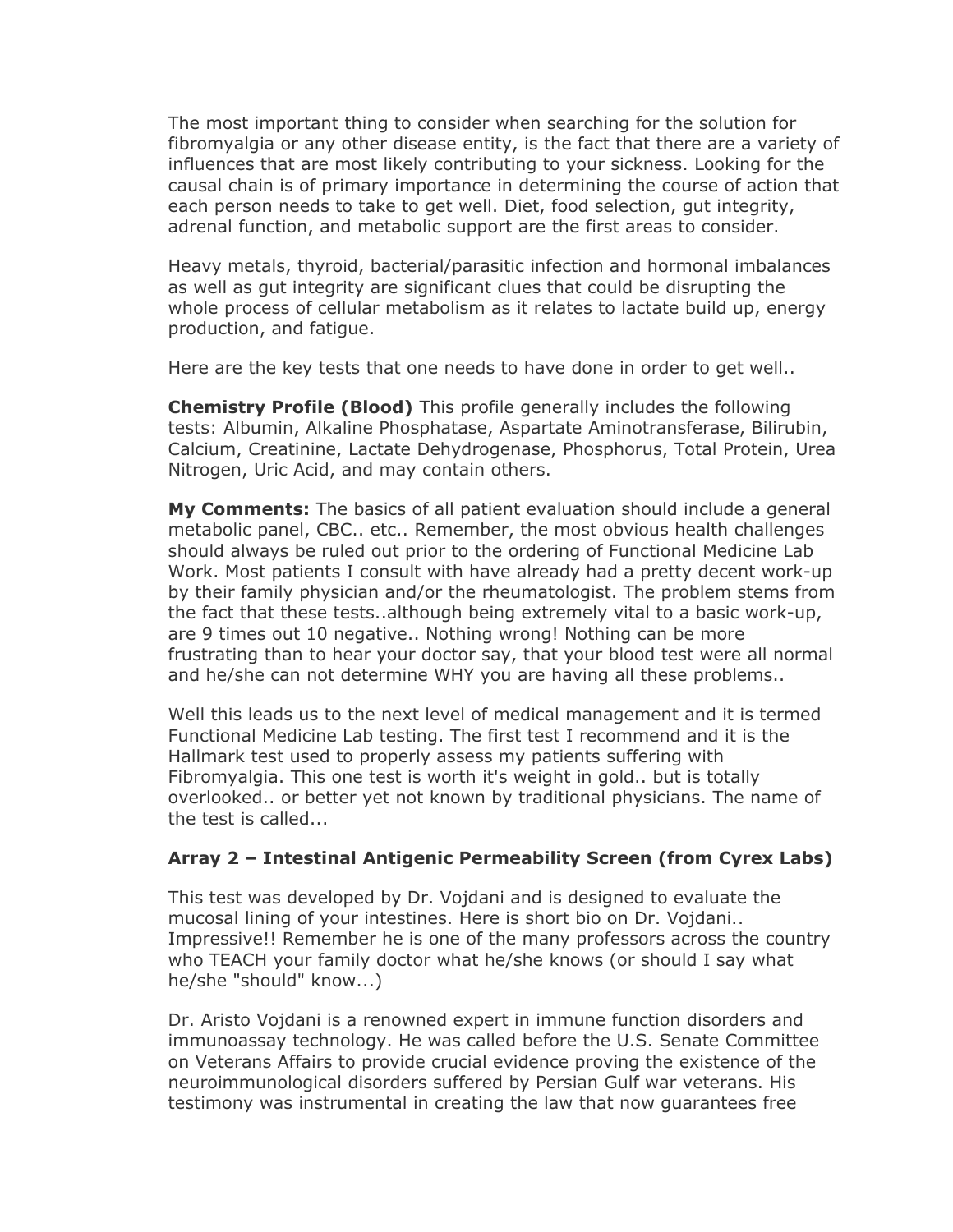medical care for affected Veterans. Dr. Vojdani has published 69 peerreviewed scientific articles and holds 6 patents on inventions related to immunoassay technology. He continues to conduct cutting edge immune system related research and to serve as an Associate Professor at Charles R. Drew School of Medicine and Science in Los Angeles.

Read this carefully... it is one of the MOST important things you will learn on WHY you may be suffering with fibromyalgia or may I say.. any number of "auto-immune diseases.

Now look at the above picture.. what you see is something called the Mucosal Barrier.. The mucosal barrier is found in the small intestines, lung, sinuses, urinary tract etc.. and has many functions but for this report.. I am only going to discuss two.

First, the Mucosal Barrier acts a protective barrier preventing "toxins" from entering the circulation. These toxins can be anything from viruses, bacteria, chemical exposures, food sensitivities and a bunch more. For the above illustration, let me use a chemical toxin like formaldehyde.. OK.. lets say you inhale this toxin.. normally if your mucosal lining (barrier) is healthy it will NOT allow it to enter the blood stream.. By the way.. the big "orange" ones above represent the bad guys.. Medically they are called "antigens".. Viruses, bacteria, undigested protein, chemicals are all considered antigens.. The "small ones" above represent the "good guys".. nutrients, minerals, amino acids and everything that is GOOD that SHOULD enter the circulation.

Now again as long as your mucosal barrier is healthy.. the bad guys should stay out and the good guys are allowed into the circulation to supply nutrients to the cell.

With me??

The above picture represents the ideal..

Simply put.. Healthy mucosa allows nutrients to pass the barrier while blocking the entry of toxins..

This picture shows what happens when the barrier is damaged. Not only are the "bad guys (antigens) sneaking into the blood (circulation) but the nutrients (good guys) are blocked, not able to get into the blood and feed the cell.

Now something bad will happen when the above occurs...You will have something called an antibody-antigen reaction...This means that the "bad guys" (antigens) are in battle with the "antibodies" (soldiers of the immune system)

Is this making sense??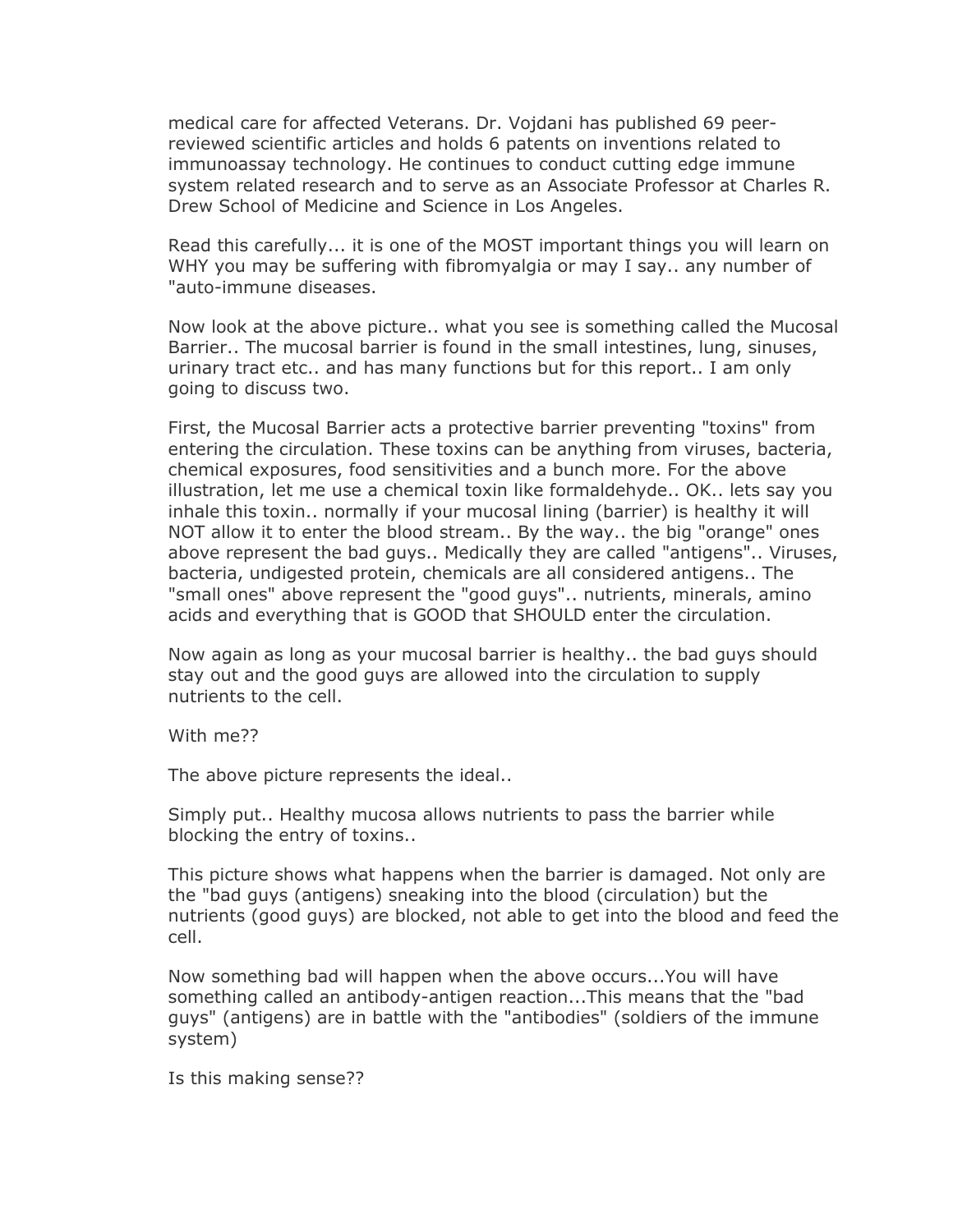Abnormalities of the immune or mechanical barriers leads to an inflammatory cascade of events. Now think about this.. if the cell is not "fed" no wonder you are fatigued.. The mitochondria (the powerhouse of the cell) is damaged..

Now I am going to share something that will knock your socks off. Unfortunately, due to the complexity of this topic, I will have to reserve it for another report..but I WILL give you a small nugget to bite on..

Serotonin and benzodiazopines are produced in the mucosal lining.. What is that.. yes.. when the mucosal lining is damaged.. your body CANNOT produce adequate amounts of the essential neurotransmitters such as serotonin, dopamine and norepinephrine. etc..and can you believe benzodiazopines.. No wonder Zoloft, Effexor, Xanax are prescribed by the truck loads..

Does it make sense that just maybe.. if you "healed" your mucosal barrier you would not need to take Zoloft, Prozac and any of the more common antidepressants? Well.. think about it..

#### **SIDE NOTE**

If you are taking antidepressants or benzodiazopines (Ativan, Valium, Xanax) and are having a hard time or better yet an impossible time attempting to get off these meds... then you better believe that you should DEMAND that your doctor order the appropriate tests to check your mucosal barrier.. I would bet that over 90% of people who have been unable to get off these psychiatric medications have a compromised mucosal barrier function. Again, this is a "major" topic for another report.

Now if you think this is new information.. think again.. Dr. Michael Gershon from Columbia-Presbyterian Medical Center wrote a book titled The Second Brain: A Groundbreaking New Understanding of Nervous Disorders of the Stomach and Intestine a number of years ago.. His research provides "exhaustive" documentation of the importance of the mucosal health and the production of serotonin, norepinephrine, dopamine and benzodiazopines

It has been observed that patients with fibromyalgia have alterations in the metabolism and regulation of neurotransmitters such as serotonin, norepinephrine, and dopamine.

Now I will warn you.. I would NOT accept anyone wearing a white lab jacket to "discount" something that may be the most important reason for your suffering. PERIOD!!

Proper testing can identify many of these imbalances, and help determine which interventions are likely to be most effective for each patient.

The following lab tests are strongly recommended: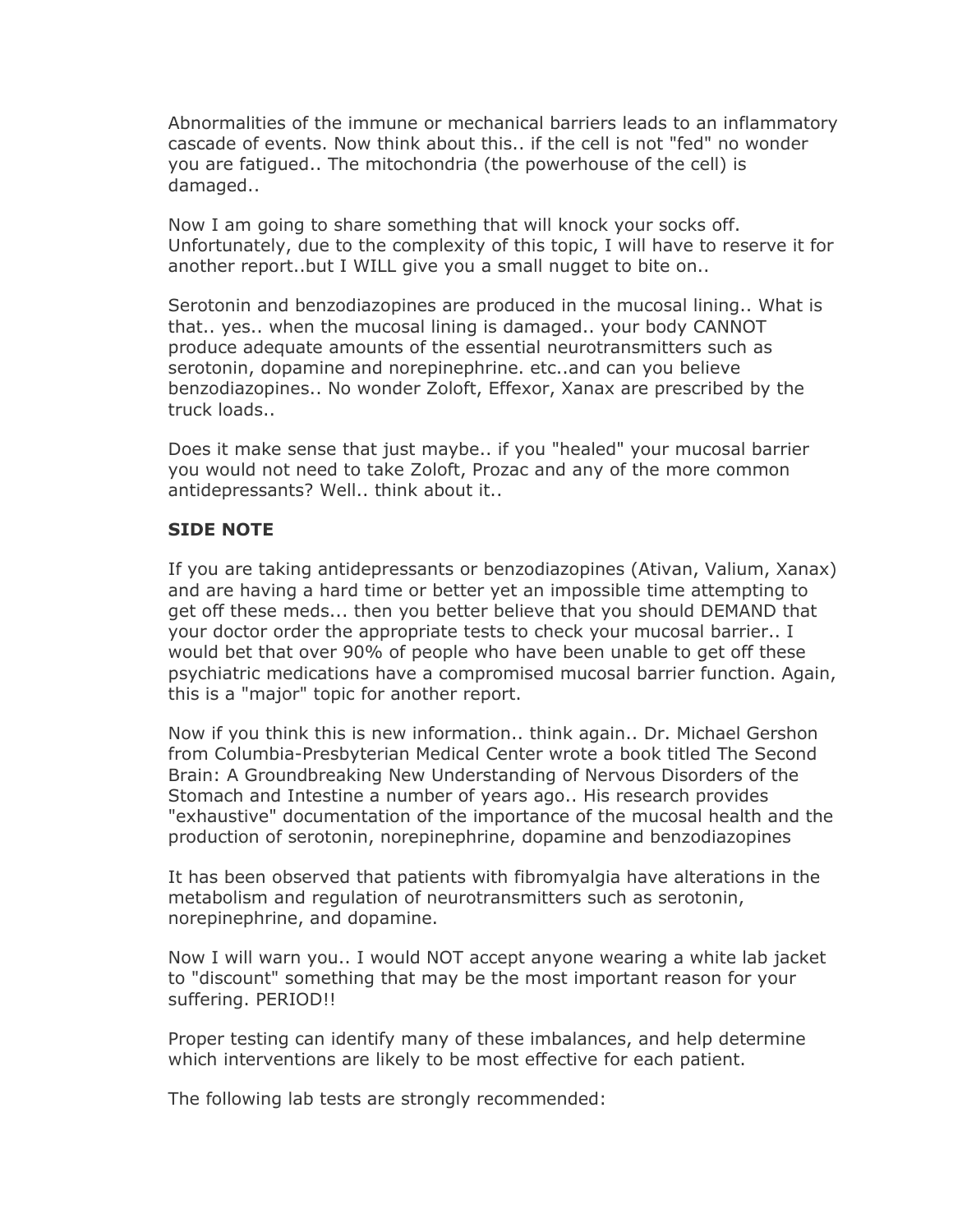1: Comprehensive Blood Profile (most people have already had a decent blood test)

2: Intestinal Barrier Function Test

# 3: Cortisol/DHEA Levels

4: Comprehensive Thyroid Profile including thyroid antibodies (DO NOT accept the TSH as the primary test for thyroid health).. I have seen too many patients with normal TSH levels exhibit abnormal reverse T3 and antibodies.. A normal TSH DOES NOT mean that your thyroid is functioning optimally..

5: Comprehensive Stool Exam: based on the patients history, I may suspect a bacterial, fungal or parasitic infection. Ordering a comprehensive stool assessment may provide that one piece of the puzzle that can solve your pain and suffering..

Over the last 6 months, I examined two patients both suffering with fibromyalgia who tested positive for a bacterial and parasitic infections.. Would you believe that one round of anti-parasitic medication followed with appropriate re-inoculation of the gut wall with pro-biotics reduced these patients symptoms by 75%..

# **SIDE NOTE**

A comprehensive stool assessment includes "Three" random stool samples NOT one..Most physicians will have the patient provide "one sample" and if negative will assume that nothing is wrong.. This is a MAJOR problem in the world of diagnosis.. For example, one of the patients above had two normal stool samples.. but the third one came back with one of the worst parasitic pathogens.. What would have happened if I only had the patient provide "one" stool sample?? Yes, you are right.. one of the cause(s) of her problem would have been missed..

Remember this and remember it well... the solution for your suffering is NOT to be found in a drug bottle or a bottle of supplements from your local health food store.. The answer lies in knowing what may be the cause(s) of the condition in the first place..

Can it be that your fibromyalgia illness is due to a thyroid problem.. or maybe a GI tract infected with a bacteria or parasite pathogen.. or maybe a compromised mucosal lining blocking the absorption of essential nutrients and contaminated the circulation with antigens (bad guys)?? Well you tell me... a good diagnostic investigation will many times yield a good outcome.. Remember that..

#### **SIDE NOTE**